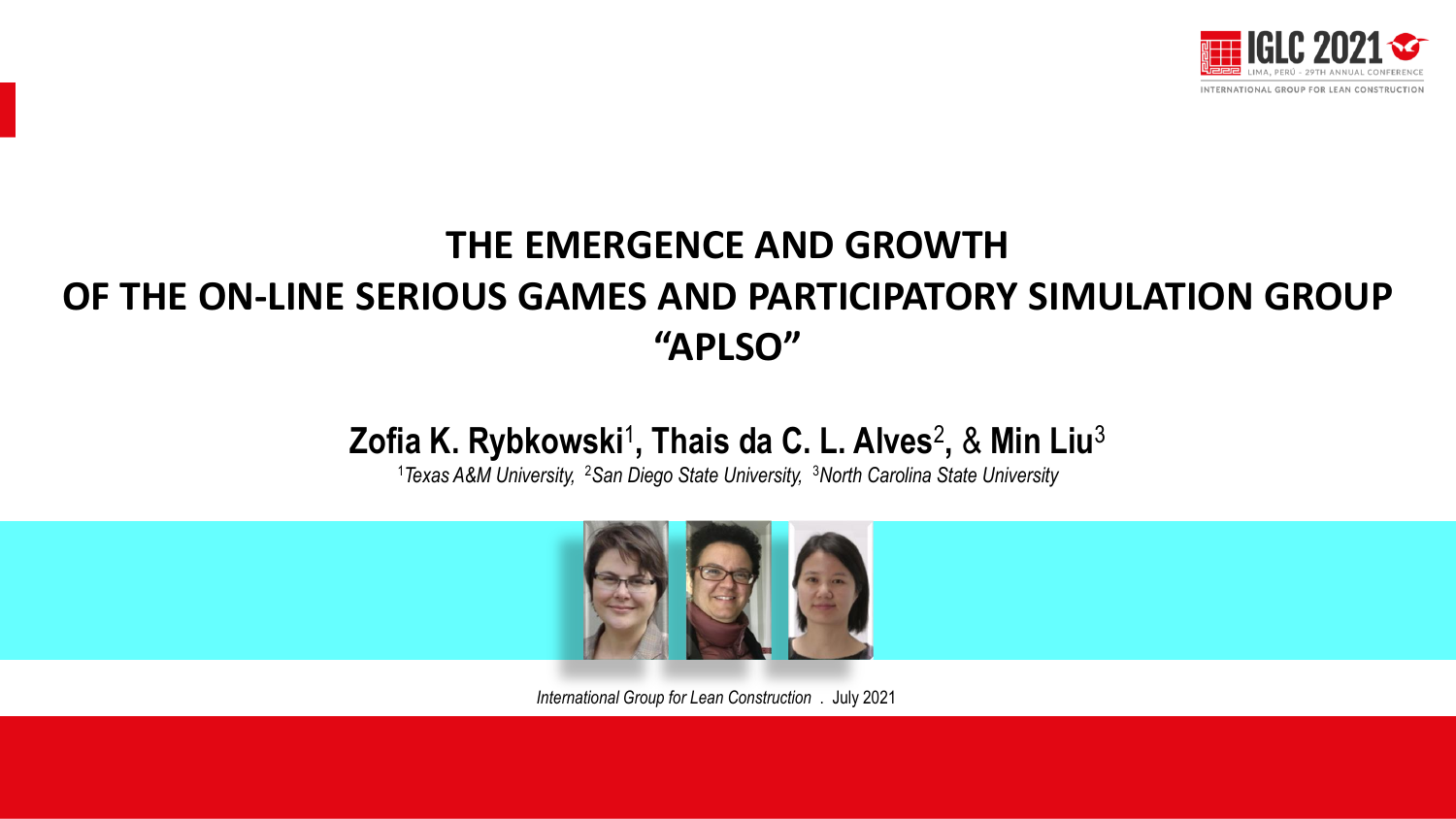

### **AGENDA**

• What are **lean simulations** & **why are they important**? (*Introduction*)

**INTRODUCTION LITERATURE GAP to FILL METHOD RESULTS CONCLUSIONS**

- What have **others done** on lean simulations? (*Literature Review*)
- Why is what has been done before **insufficient**? (*Gap to Fill*)
- How did we fill the **gap**? (*Method*)
- What were the **outcomes**? (*Results*)
- What have we learned (*Conclusions*)?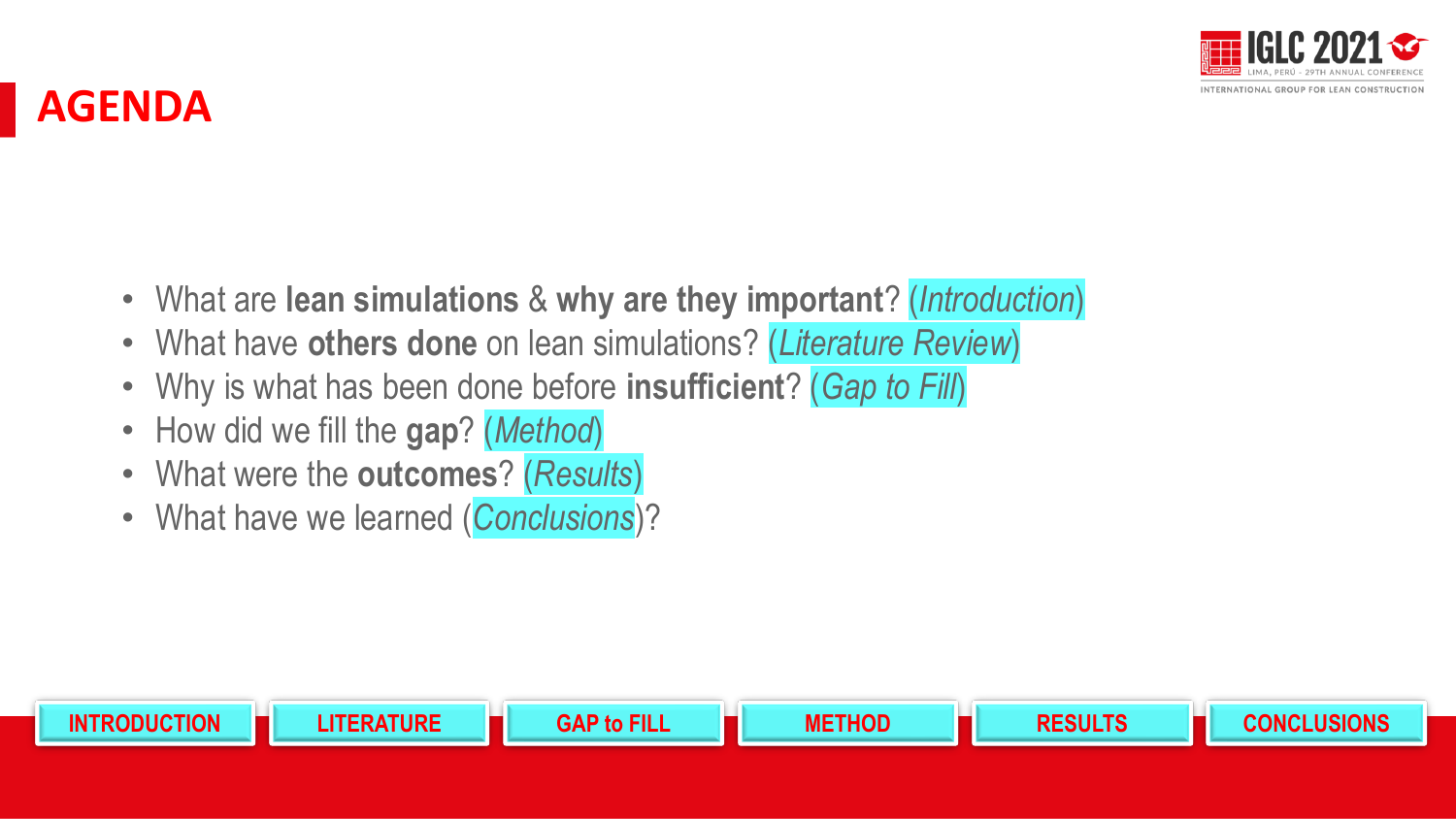

# **Introduction**

- Lean principles can be **difficult** to grasp conceptually (Liker 2004, Tzortzopoulos et al. 2020)
- Action research of lean on construction sites is helpful, but **controlled scientific experimentation on sites is nearly impossible,** due to confounding variables.
- **Lean simulations offer the types of controlled laboratory conditions usually found in physical and biological sciences** (Rybkowski et al. 2012; Verma 2003).
- Lean simulations therefore impart an **"aha moment"** to participants and give confidence to those who teach lean (Rybkowski et al. 2020; Verma 2003)

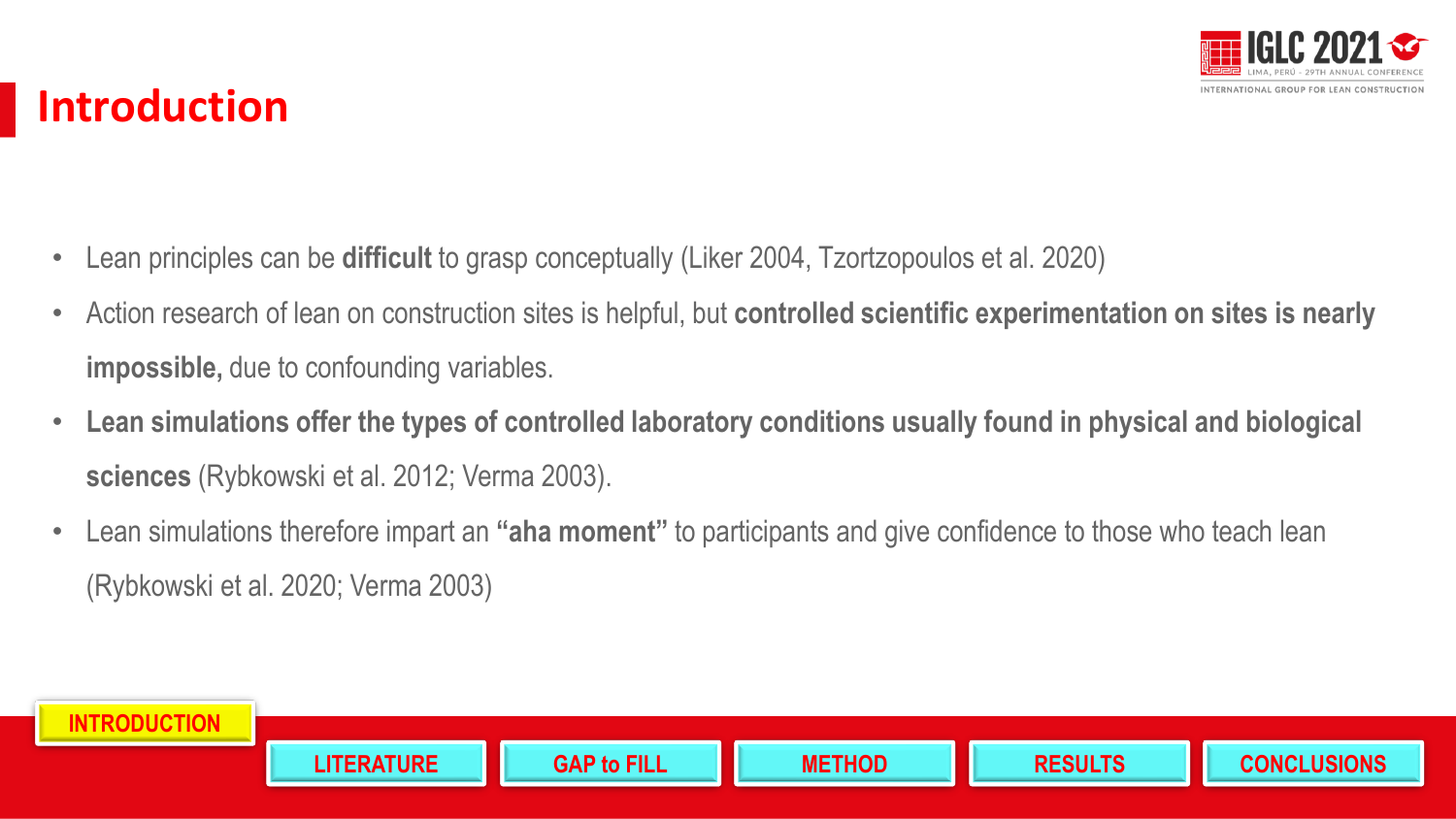

## **Literature review**

- from *Academia:* Simulations are being played in lean construction courses in **universities** throughout the world. Examples of simulations that have and have been developed and tested by academic researchers include:
	- **- Silent Squares** (Bavelas 1973)
	- **- Parade of Trades** (Tommelein and Riley 1999)
	- **- LEAPCON simulation** (Sacks 2007)
	- **- Marshmallow Tower TVD simulation** (Rybkowski et al. 2016)
- from *Industry***:** LCI estimated about **100 US-based construction companies** use simulations to teach lean to their employees (Kristin Hill, personal communication, February 5, 2021). Examples of simulations that have emerged from industry include:
	- **-The Lego**TM **Airplane Game** (Visionary Products Inc. 2008)
	- **- Wood Block Tower Exercise**, DPR (George Zettel, DPR, personal communication, November 2, 2020)

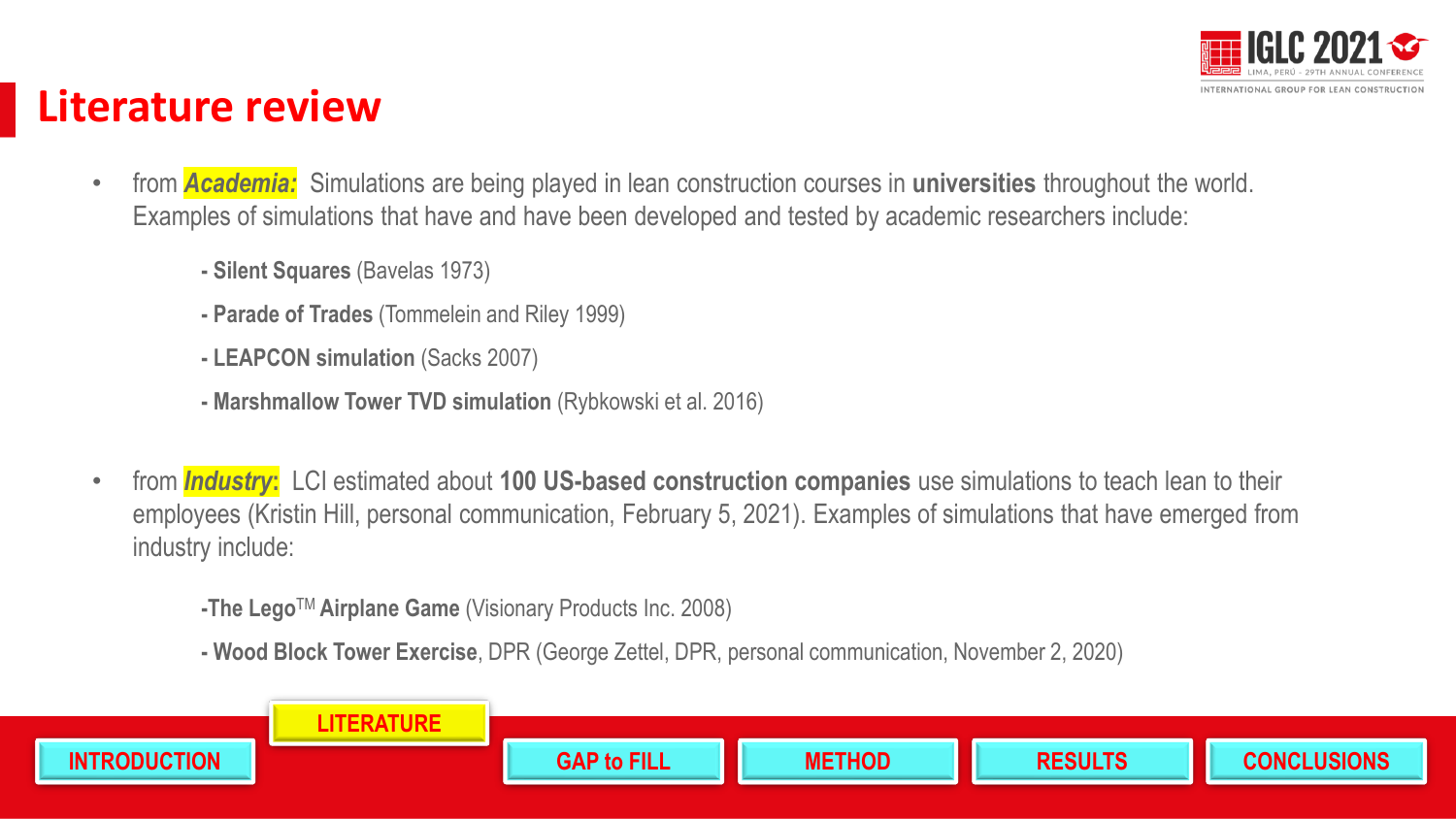

### **Literature review**

|                               |                         |                              |                       |                           |                          | i sau et al. (2010)         |                         |
|-------------------------------|-------------------------|------------------------------|-----------------------|---------------------------|--------------------------|-----------------------------|-------------------------|
| <b>OVERVIEW</b><br>Instructor | U. Cincinnati<br>Tsao   | Arizona State<br>Mitropoulos | San Diego St<br>Alves | S. Ilhnois U.<br>Azambuja | Amer. U. Beir.<br>Hamzeh | Ill. Inst. Tech.<br>Menches | Texas AGM<br>Ry bhowski |
| <b>SIMULATIONS</b>            |                         |                              |                       |                           |                          |                             |                         |
| 5S Game                       |                         |                              |                       |                           |                          |                             | x                       |
| Airplane Game                 | $\mathbf x$             |                              | X                     | x                         | $\mathbf x$              |                             | x                       |
| <b>Cocktail Napkin</b>        |                         |                              |                       |                           |                          |                             | x                       |
| Cups Game                     |                         | $\mathbf x$                  |                       |                           |                          | x                           |                         |
| Delta Design                  | X                       |                              |                       |                           |                          |                             |                         |
| Demings Red-Bead              |                         |                              |                       |                           |                          |                             | $\mathbf x$             |
| <b>Helium Stick</b>           | $\overline{\textbf{X}}$ |                              |                       |                           | $\mathbf x$              |                             |                         |
| Leapcon                       |                         |                              |                       | $\overline{\text{X}}$     |                          | x                           |                         |
| Magic Tarp                    | $\overline{\textbf{X}}$ |                              |                       |                           |                          |                             |                         |
| Maroon-White                  |                         |                              |                       |                           | Variant                  |                             | $\mathbf x$             |
| Origami Game                  | x                       |                              |                       |                           |                          |                             |                         |
| Parade Game                   | $\overline{\textbf{X}}$ | X                            | $\overline{\text{X}}$ | x                         | X                        | x                           | $\mathbf x$             |
| Radioactive Popcorn           |                         |                              |                       | $\overline{\textbf{X}}$   |                          |                             |                         |
| <b>Silent Squares</b>         |                         |                              | x                     | $\overline{\textbf{X}}$   | $\mathbf x$              | X                           |                         |
| TVD Game                      |                         |                              |                       |                           |                          |                             | X                       |
| Win As Much As                | X                       |                              |                       | $\sim$                    | x                        | X                           | $\sim$                  |
|                               |                         | ٠                            |                       |                           |                          |                             |                         |

| Tsao et al. (2013)          |                         |                                      |                      |                       |                              | Rybkowski, Forbes, and Tsao. (2018) |                        |
|-----------------------------|-------------------------|--------------------------------------|----------------------|-----------------------|------------------------------|-------------------------------------|------------------------|
| Ill. Inst. Tech.<br>Menches | Texas AGM<br>Ry bhowski | <b>OVERVIEW</b><br><b>Instructor</b> | N Carolina St<br>Liu | Virginia Tech<br>Muir | Colorado St<br><b>Senior</b> | Michigan St<br>Abdelhamid           | Pittsburg St<br>Levens |
|                             |                         | <b>SIMULATIONS</b>                   |                      |                       |                              |                                     |                        |
|                             | x                       | 5S Game                              |                      |                       |                              | X                                   |                        |
|                             | $\mathbf X$             | <b>Airplane Game</b>                 | х                    | $\mathbf x$           |                              | $\bf{x}$                            |                        |
|                             | X                       | <b>Cocktail Napkin</b>               |                      |                       |                              |                                     |                        |
| X                           |                         | <b>Cups Game</b>                     |                      |                       |                              |                                     |                        |
|                             |                         | <b>Delta Design</b>                  |                      |                       |                              | х                                   |                        |
|                             | X                       | Deming s Red-Bead                    |                      |                       | х                            | $\mathbf x$                         |                        |
|                             |                         | <b>Helium Stick</b>                  | x                    |                       |                              |                                     |                        |
| $\mathbf x$                 |                         | Leapcon                              |                      |                       |                              | x                                   |                        |
|                             |                         | Magic Tarp                           |                      |                       |                              |                                     |                        |
|                             | X                       | Maroon-White                         |                      |                       |                              | x                                   |                        |
|                             |                         | Origami Game                         |                      |                       |                              |                                     |                        |
| X                           | x                       | Parade Game                          | х                    | $\bf{x}$              | х                            | x                                   | x                      |
|                             |                         | Radioactive Popcorn                  |                      |                       |                              |                                     |                        |
| X                           |                         | <b>Silent Squares</b>                | х                    | х                     |                              | x                                   |                        |
|                             | X                       | <b>TVD</b> Game                      |                      |                       |                              | x                                   |                        |
| X                           |                         | Win As Much As                       |                      |                       | x                            | $\bf{x}$                            |                        |
|                             |                         | <b>Additional:</b>                   |                      |                       |                              |                                     |                        |
|                             |                         | <b>Ball Game</b>                     |                      |                       |                              | $\bf{x}$                            | x                      |
|                             |                         | <b>DPR Block Tower</b>               |                      | х                     |                              |                                     | $\mathbf x$            |
|                             |                         | Gemba Walk                           |                      | $\mathbf x$           |                              |                                     |                        |
|                             |                         | Last Planner (AGC)                   |                      |                       |                              | $\bf x$                             |                        |
|                             |                         | <b>Leadership Styles</b>             |                      |                       |                              | x                                   | x                      |
|                             |                         | Lego Hotel/Tower                     |                      |                       |                              | $\bf{x}$                            | х                      |
|                             |                         | <b>Light Fixtures</b>                |                      |                       | $\bf{x}$                     | $\bf{x}$                            |                        |
|                             |                         | Make-a-Card                          |                      |                       |                              | Variant                             | х                      |
|                             |                         | Marshmallow Challenge                |                      |                       |                              | $\bf{x}$                            |                        |
|                             |                         | <b>NASA Survive/ Moon</b>            |                      |                       |                              | Variant                             | x                      |
|                             |                         | No./Task Switching                   |                      |                       |                              | x                                   |                        |
|                             |                         | $O$ ops                              | x                    |                       |                              |                                     |                        |
|                             |                         | <b>Original Dice Game</b>            |                      |                       |                              | x                                   |                        |
|                             |                         | <b>Prison Door Case</b>              |                      |                       |                              | $\bf{x}$                            |                        |
|                             |                         | Repairman                            |                      |                       |                              |                                     |                        |
|                             |                         | Villego                              | х                    |                       |                              | x                                   | x                      |

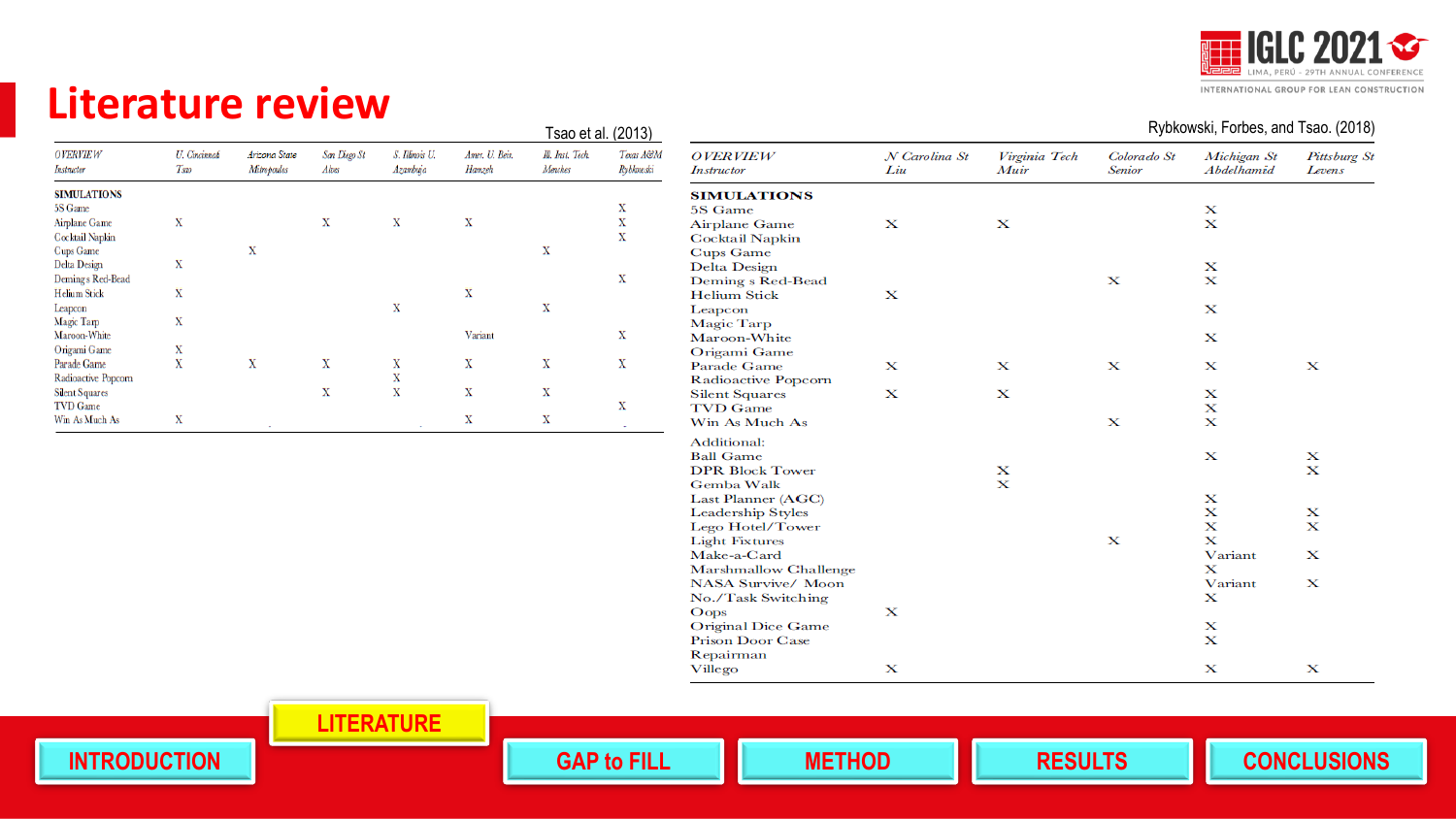

- Many universities and lean consultants around the world transitioned to **on-line or hybrid**  format.
- A lean consultant in Germany send an **email appeal** to educators and consultants to figure out
- how to take lean simulations online (Annett Schöttle, personal communication, March 21, 2020).
- **The appeal represented an urgent need (gap) to fill.**





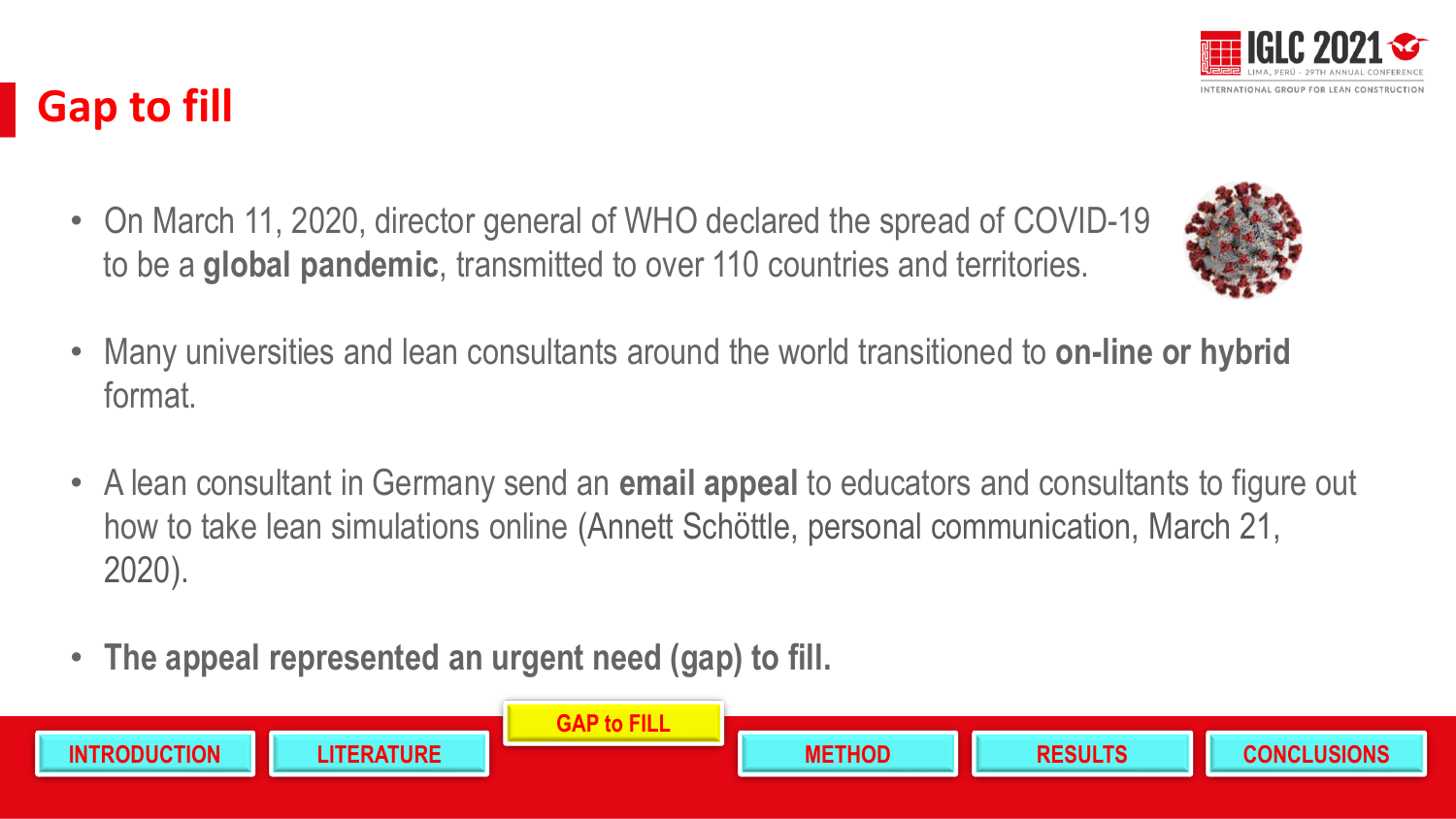

# **Method**

- APLSO participants decided to **meet at the same time every Monday from March 30 until the start of the fall 2020** when meetings became monthly.
- Requests to join **spread by word-of-mouth** and were directed to Texas A&M's organizer; admission was **intentionally open and welcoming**—those who showed interest were invited and given Zoom access.
- Initial efforts to create on-line collaborations were clunky or required participants to give email addresses to commercially available collaborative software (i.e. MuralTM) to participate, which created objections, but as more universities and lean consultants worked remotely, more people joined.
- A breakthrough came through the collaborative use of Google Slides<sup>TM</sup>
- Participants voted on rules: (a) all presentations must be interactive (no straight "lecture" allowed) and (b) no recording was allowed, as the purpose of APLSO was to create a testing platform for experimentation and psychological safety was important.
- The organizer started meeting with facilitators the week prior to Monday sessions to conduct first-run studies with the organizing team.

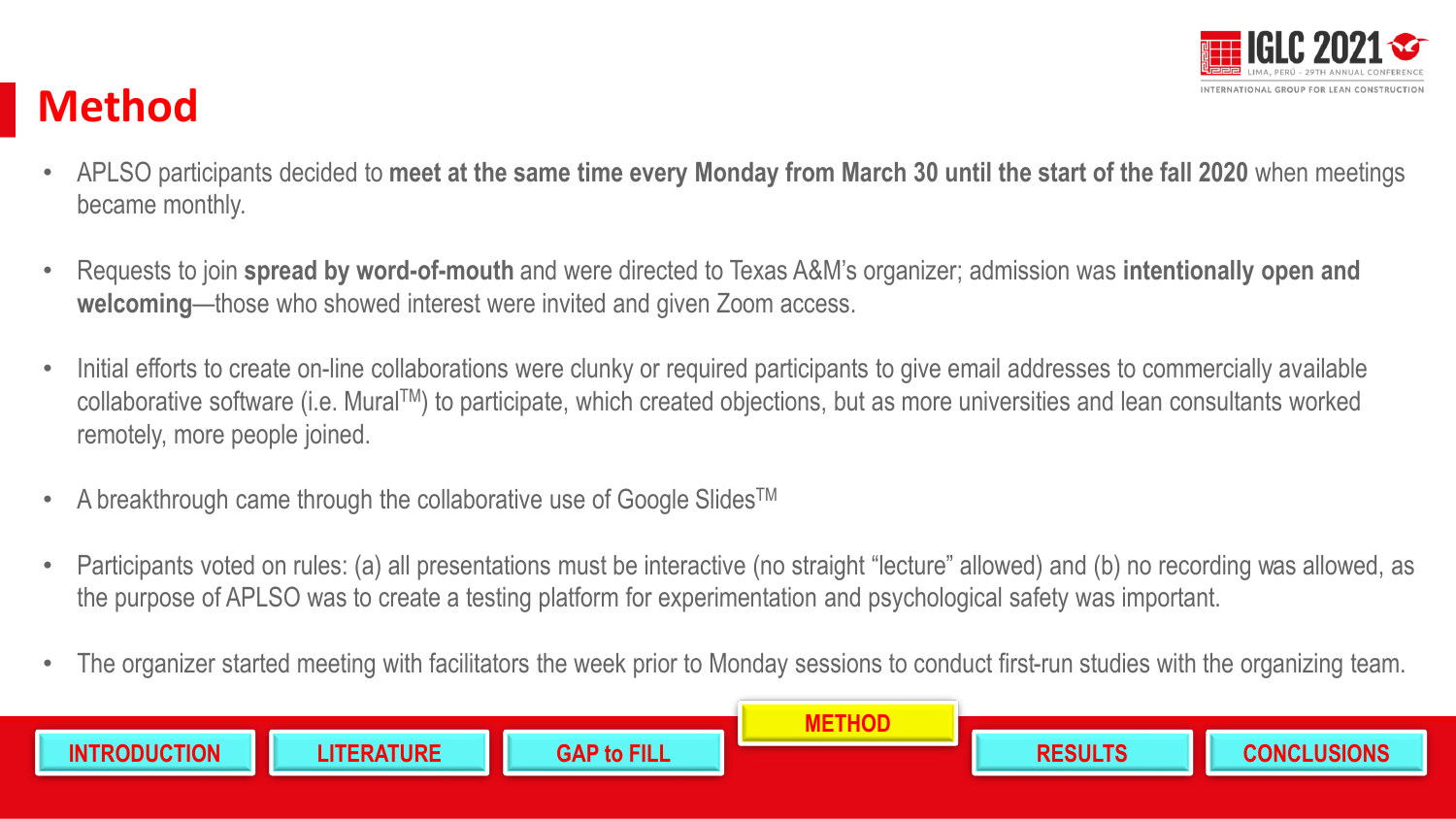

### **Results**

• Only **one facilitation per session**, and each facilitation was allocated **90 minutes**, with last **15 minutes for Plus-Delta** from the participants so facilitators could iteratively improve.



Figure 3: Example of APLSO Simulation Facilitated during APLSO (Parade of Trades, facilitated by Cynthia Tsao and Colin Milberg on August 24, 2020)



**RESULTS**

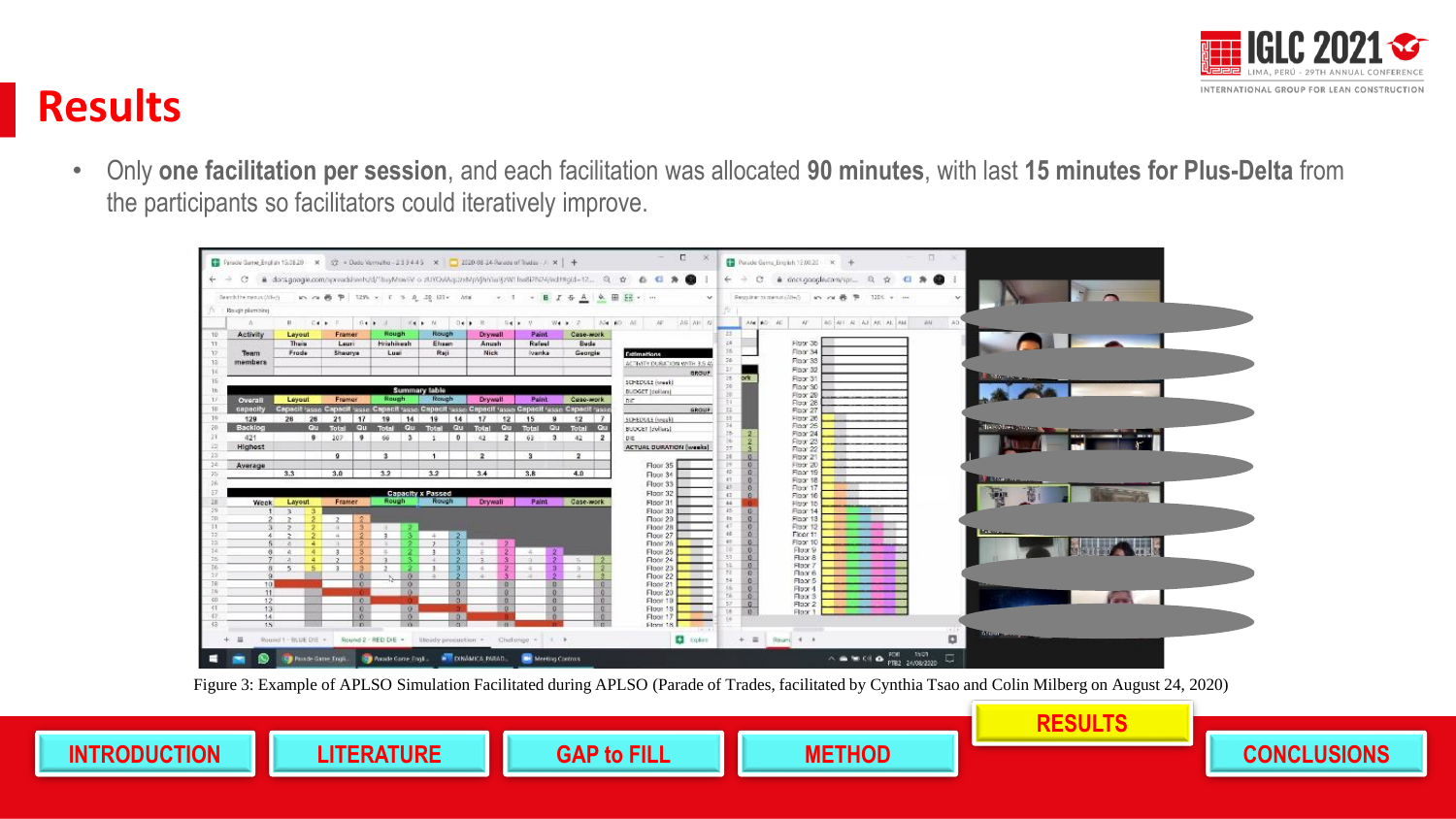

### **Results**

### **APLSO Presentations**

|                                   |                                    | Table 1: APLSO Facilitators, their Affiliations, and their Presentations listed by Date |                                               | $($ cont. $)$          |                                                                                  |                                       |                                             |
|-----------------------------------|------------------------------------|-----------------------------------------------------------------------------------------|-----------------------------------------------|------------------------|----------------------------------------------------------------------------------|---------------------------------------|---------------------------------------------|
|                                   |                                    |                                                                                         | 06/29/20                                      | Hrishikesh Joshi       | DCEC, Baroda, INDIA                                                              | 5S Numbers Game                       |                                             |
| Date                              | Facilitator                        | <b>Affiliation</b>                                                                      | <b>Simulation</b>                             |                        | Anush Neeraj                                                                     | Studio Atmosis, Utter Pradesh, INDIA  |                                             |
|                                   |                                    |                                                                                         |                                               | 07/06/20               |                                                                                  | IGLC28 Conference: APLSO not held     |                                             |
| 03/30/20                          | Zofia Rybkowski                    | Texas A&M Univ., TX USA                                                                 | Maroon-White Game                             | 07/13/20               | Alan Mossman                                                                     | The Change Business Ltd., UK          | Discussion about current<br>state of gaming |
| 04/06/20                          | Thais Alves                        | San Diego State Univ., CA USA                                                           | Architectural Programming                     | 07/20/20               | Romano Nickerson                                                                 | Boulder Associates, CO USA            | DPR Block Game                              |
|                                   |                                    |                                                                                         | Simulation                                    | 07/27/20               | Zofia Rybkowski<br>and Ratnaprabha Borkar                                        | Texas A&M Univ., TX USA               | Set Based Design                            |
| 04/13/20                          | Colin Milberg                      | ASKM Associates, MA USA                                                                 | Parade of Trades (using                       | 08/03/20               | Thais Alves                                                                      | San Diego State Univ., CA USA         | <b>Silent Squares</b>                       |
|                                   |                                    |                                                                                         | Mural)                                        |                        | Iris Tommelein, with                                                             |                                       |                                             |
| 04/20/20                          | Alan Mossman                       | The Change Business Ltd., UK                                                            | Repair Co Exercise                            | 08/10/20               | Rafael Vigario Coelho.<br>Vishesh Vikram Singh.                                  | Univ. of California, Berkeley, CA USA | Mistakeproofing                             |
| 04/27/20                          | Paul Ebbs                          | WSP. QATAR                                                                              | Introduction to 8 flows                       |                        | Sulyn Gomez Villanueva,<br>and Karilin Yiu                                       |                                       |                                             |
| 05/04/20                          | Zofia Rybkowski                    | Texas A&M Univ., TX USA                                                                 | Choosing By Advantages                        | 08/17/20               | Colin Milberg                                                                    | ASKM Associates. MA USA               | PDCA/ Kata game                             |
|                                   |                                    |                                                                                         | 8 flows virtual simulation                    | 08/24/20               | Cynthia Tsao                                                                     | Navilean, MA USA                      | Parade of Trades                            |
| 05/11/20                          | Paul Ebbs                          | WSP, QATAR                                                                              | (cont'd)                                      |                        | Fernanda Saidelles<br>Bataglin, Dani Dietz, and                                  | Federal Univ. of Rio Grande do Sul    |                                             |
| 05/18/20                          | Alan Mossman                       | The Change Business Ltd., UK                                                            | List of gaming needs                          |                        | Fabricio Vargas                                                                  | (UFRGS), BRAZIL                       |                                             |
|                                   |                                    |                                                                                         | Batch-Balance-Pull (using<br>Mural Software): | 08/31/20               | Ganesh Devkar with<br>Shaurya Bhatnagar,                                         | CEPT Univ., Ahmedabad, INDIA          | Pass the Pennies                            |
| 05/25/20                          | Colin Milbera                      | ASKM Associates, MA USA                                                                 |                                               |                        | Nimish Sharma, and<br>Georgie Jacob                                              |                                       |                                             |
|                                   |                                    |                                                                                         | Sim. to Lego Airplane<br>simulation           | 09/07/20<br>Paz Arroyo |                                                                                  | DPR. CA USA                           | Choosing by Advantages                      |
|                                   |                                    |                                                                                         |                                               | 10/05/20               | Cynthia Tsao                                                                     | Navilean, MA USA                      | <b>BBQ pull</b>                             |
|                                   | Annett Schöttle                    | Refine, GERMANY                                                                         |                                               | 11/02/20               | Daniel Hall with Ming                                                            | ETH Zurich, SWITZERLAND               | <b>TVD</b> simulation                       |
| 06/01/20                          | Ehsan Asnaashari                   | Nottingham Trent Univ., UK                                                              | House of Cards                                |                        | Shan "Charmaine" Ng                                                              |                                       |                                             |
| 06/08/20                          | Farook Hamzeh and<br>Salam Khalife | Univ. of Alberta, CANADA                                                                | Value capture and value<br>management         | 12/07/20               | Ganesh Devkar, with<br>Shaurya Bhatnagar,<br>Georgie Jacob, and<br>Nimish Sharma | CEPT Univ., Ahmedabad, INDIA          | <b>TVD</b> simulation                       |
| 06/15/20                          | Min Liu                            | North Carolina State Univ., NC USA                                                      | Oops Game                                     | 01/04/21               | Cynthia Tsao                                                                     | Navilean, MA USA                      | Parade of Trades: Part I                    |
|                                   |                                    |                                                                                         |                                               | 02/01/21               | Cynthia Tsao                                                                     | Navilean, MA USA                      | Parade of Trades: Part II                   |
| 06/22/20<br>Meng Wai ("Nick") Yaw |                                    | Texas A&M Univ., TX USA                                                                 | Multi-skilling game                           | 03/01/21               | Rajeswari Obulam                                                                 | Texas A&M Univ., TX USA               | 5S Puzzle Game                              |

\*For a compilation of these simulations and related references, please refer to Rybkowski et al. (2020).

**RESULTS**



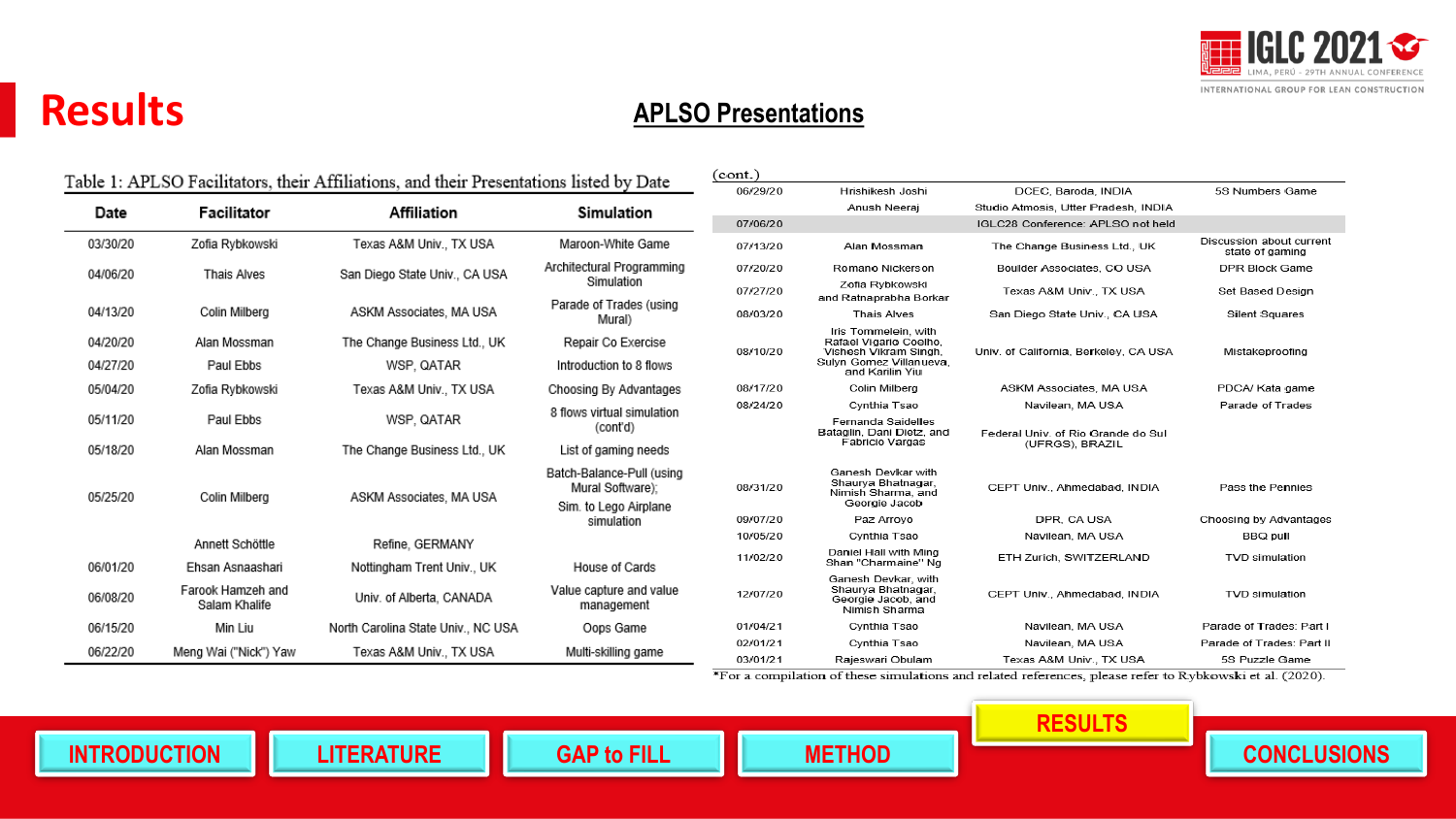



### **Numbers of Unique Participants over Time**



\* APLSO meeting not held during IGLC 28; instead, on-line Greg Howell simulation sessions offered during IGLC \*\* APLSO transitioned from weekly to monthly meetings to accommodate academic schedules

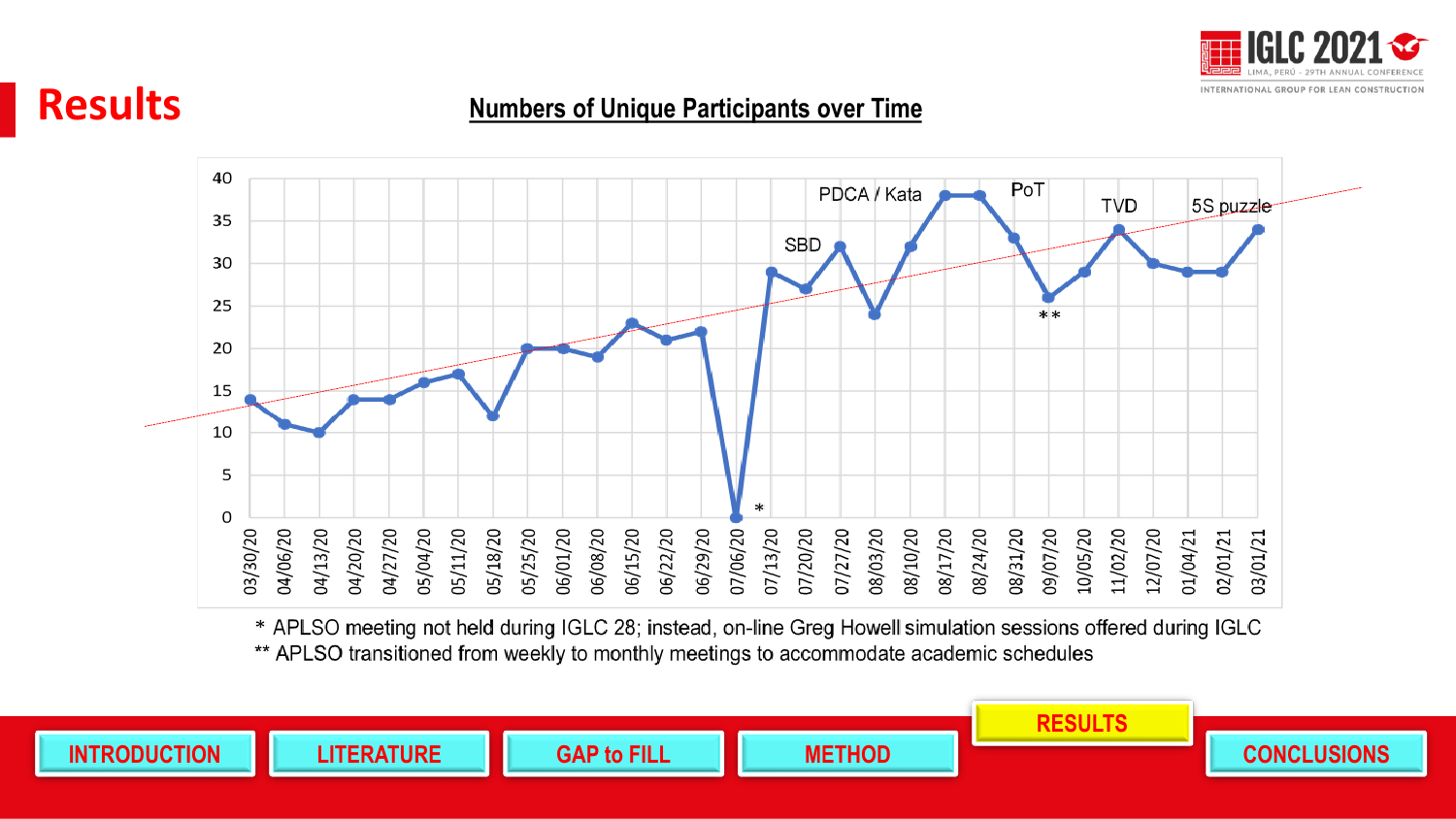### **Results**

Table 3: Participation by Research Institutes and Universities

|  | <b>T IGLC 2021</b>                  |  |
|--|-------------------------------------|--|
|  | LIMA, PERÚ - 29TH ANNUAL CONFERENCE |  |

INTERNATIONAL GROUP FOR LEAN CONSTRUCTION

|                      | <b>Affiliation</b>                                                   | Country                                                      | Freq.                      | <b>Affiliation</b>                  | Country      | Freq. |
|----------------------|----------------------------------------------------------------------|--------------------------------------------------------------|----------------------------|-------------------------------------|--------------|-------|
|                      | The University of<br>Melbourne                                       | Australia                                                    | 1                          | Nottingham Trent University         | UK           | 1     |
|                      | University of<br>Technology, Sydney                                  | University College London<br>Australia<br>1                  |                            | UK                                  | 1            |       |
|                      | Federal University of<br>Rio Grande do Sul<br>3<br>Brazil<br>(UFRGS) |                                                              | University of Huddersfield | UK                                  | 4            |       |
|                      | Universidade<br>1<br>Brazil<br>Paranaense                            |                                                              | Arizona State University   | USA                                 | 1            |       |
|                      | École de Technologie<br>Supérieure                                   | Canada                                                       | 1                          | <b>Brigham Young University</b>     | USA          | 1     |
|                      | University of Alberta                                                | Canada                                                       | 3                          | Catholic University of<br>America   | USA          | 1     |
|                      | University of Toronto                                                | Canada                                                       | 1                          | Colorado State University           | USA          | 1     |
| <b>Participation</b> | FEUC - Federación de<br>Estudiantes de la<br>Universidad Católica    | Chile                                                        | 1                          | Florida International<br>University | USA          | 1     |
|                      | Pontificia Universidad<br>Católica de Chile                          | Chile                                                        | $\mathbf{1}$               | George Mason University             | USA          | 1     |
| by                   | <b>Aalto University</b>                                              | Finland                                                      | 2                          | Michigan State University           | USA          | 2     |
|                      | Centrale Lille, a French<br><b>Graduate Engineering</b><br>School    | France                                                       | $\mathbf{1}$               | North Carolina State<br>University  | <b>USA</b>   | 3     |
| research institutes  | Karlsruhe Institute of<br>Technology                                 | Germany                                                      | $\mathbf 1$                | Northern Arizona University         | USA          | 4     |
|                      | <b>CEPT University</b>                                               | India                                                        | 4                          | San Diego State University          | USA          | 1     |
| & universities       | American University of<br><b>Beirut</b>                              | Lebanon                                                      | 2                          | <b>Texas A&amp;M University</b>     | USA          | 17    |
|                      | Auckland University of<br>Technology                                 | New<br>Zealand                                               | 1                          | <b>UC Denver</b>                    | USA          | 1     |
|                      | University of Auckland                                               | New<br>University of California,<br>2<br>Zealand<br>Berkeley |                            | USA                                 | 6            |       |
|                      | Norwegian University of<br>Science and<br>Technology                 | Norway                                                       | $\mathbf{1}$               | University of Kentucky              | USA          | 2     |
|                      | <b>ETH Zurich (Swiss</b><br>Federal Institute of<br>Technology)      | Switzerland                                                  | 2                          | University of Oklahoma              | <b>USA</b>   | 1     |
|                      | <b>Huddersfield University</b><br>/ Birmingham City<br>University    | UK<br>1<br>Virginia Tech                                     |                            | <b>USA</b>                          | $\mathbf{1}$ |       |
|                      |                                                                      |                                                              |                            | <b>Total # of Universities</b>      |              | 38    |
|                      |                                                                      |                                                              |                            | Total # of Academic                 |              | 80    |

**INTRODUCTION**



**RESULTS**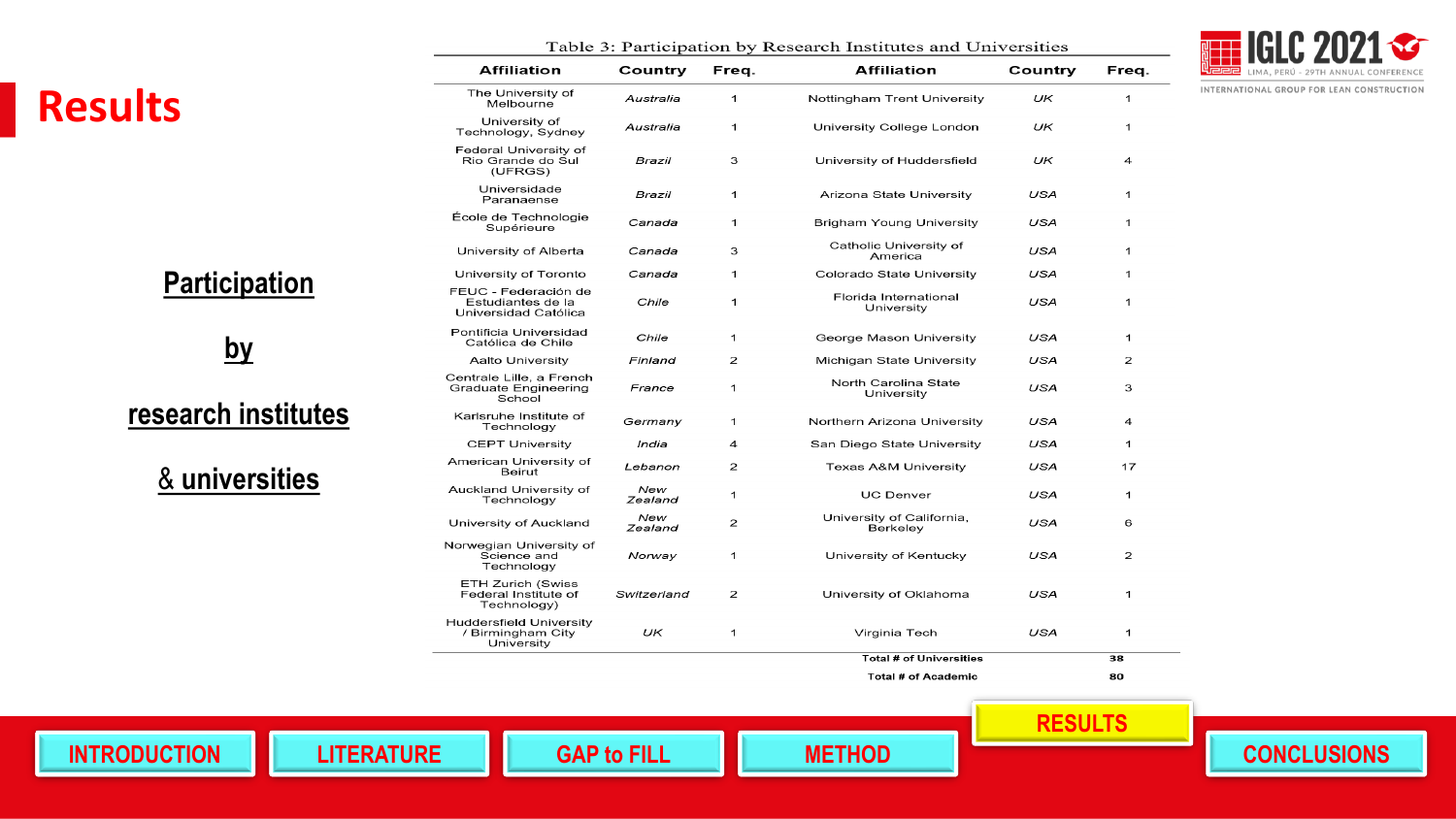

Total

 $\mathbf{2}$ 

 $\overline{2}$ 

2

 $\mathbf 1$ 

 $\mathbf{1}$ 

 $\mathbf 1$ 

 $\mathbf{1}$ 

115

100%

### **Results**

### **Participation by country**

### *(115 total participants, 38 universities in 17 countries)*



Figure 1: Location of Registered, Unique Participants

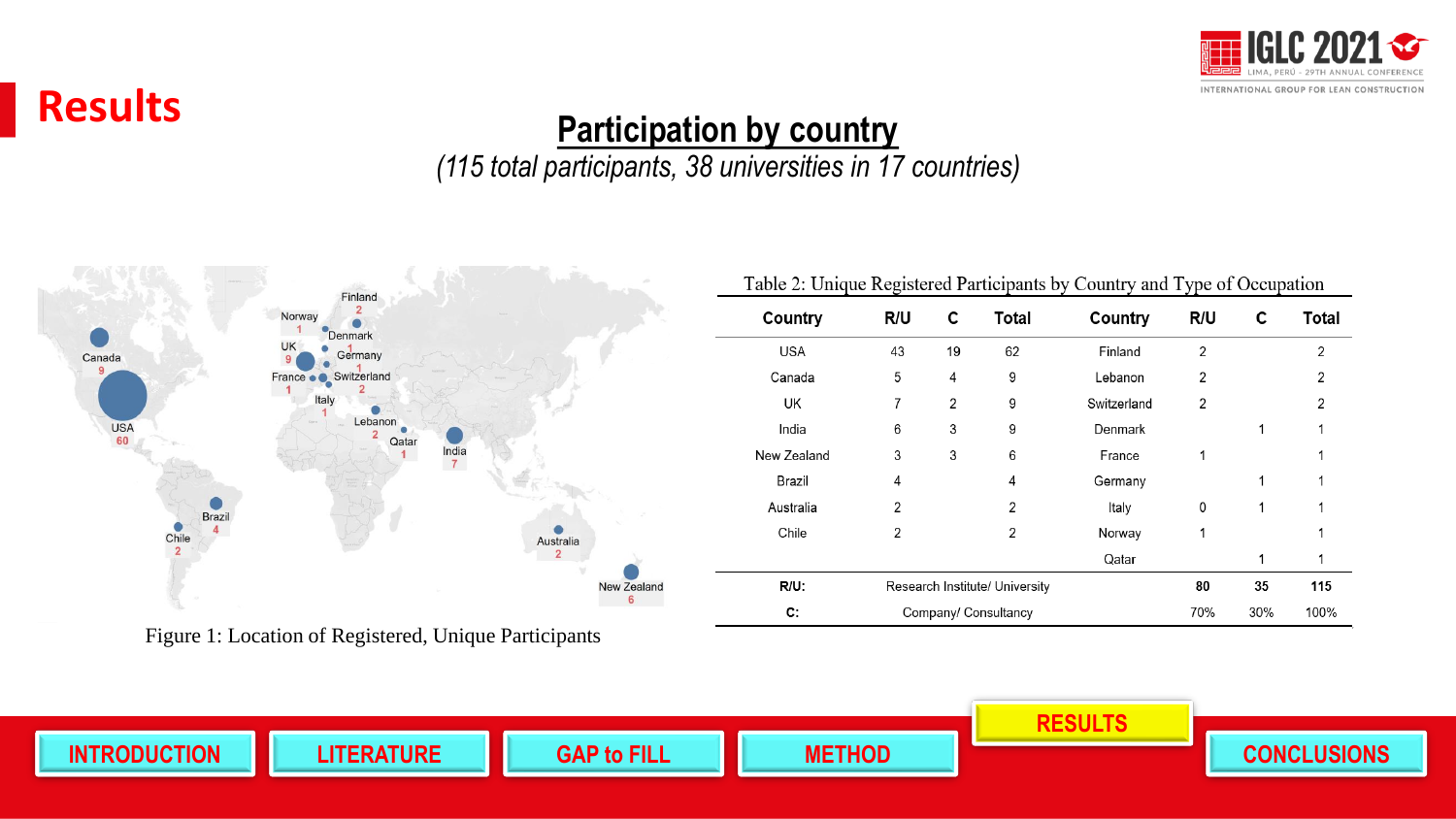

# **Conclusions**

- The purpose of this paper was to **document and share** the inception, growth, outcomes, and impacts of an **international on-line simulation group** called APLSO (Administering and Playing Lean Simulations Online) which emerged during the COVID-19 pandemic.
- In total, 39 faculty members, 41 graduate students, and 35 individuals from companies/consultancies (i.e. **115 participants** total) from consultancies and **38 universities** in **17 countries** have thus far participated in the APLSO sessions.
- APLSO also led to some **unexpected outcomes**, such as an invitation from the IGLC organizers to create a number of on-line game rooms for the first time during the conference, as well as an initiative from LCI to partner with several APLSO facilitators to convert on-line simulations into dedicated educational offerings.
- The agenda of APLSO was simple—to regularly make available a **90-minute interactive session** where lean enthusiasts could collaboratively test simulations they had developed with participants who care about lean—and in turn receive their feedback.
- *Respect for people* **is a key tenet of lean**. Organizers believe that creating an **open, inviting, safe, and inclusive research community dedicated to continuous improvement** that embraces **multiple cultures and time zones** has contributed to its growth.